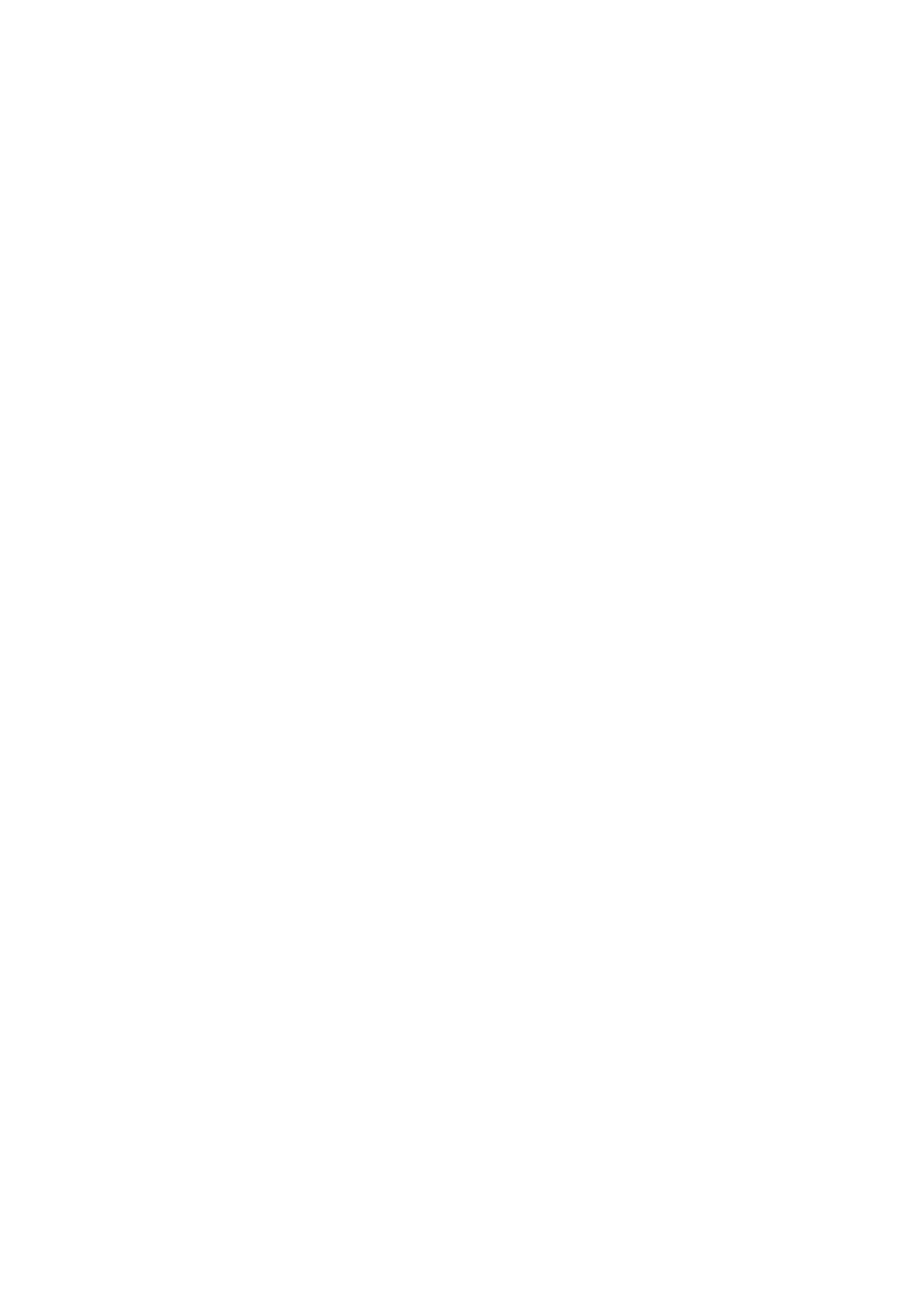# **NO. 2 OF 2012**

### **INTERGOVERNMENTAL RELATIONS ACT**

#### ARRANGEMENT OF SECTIONS

### PART I – PRELIMINARY

#### *Section*

- 1. Short title and commencement.
- 2. Interpretation.
- 3. Objects and purposes of the Act.
- 4. Principles of intergovernmental relations.
- 5. Objects of intergovernmental structures.
- 6. Application of the principles and objects of the Act.

# PART II – ESTABLISHMENT OF INTERGOVERNMENTAL RELATIONS STRUCTURES

#### *National and County Government Co-ordinating Summit*

- 7. Establishment of the National and County Government Co-ordinating Summit.
- 8. Functions of the Summit.
- 9. Meetings of the Summit.
- 10. Reports by the Summit.

#### *Intergovernmental Relations Technical Committee*

- 11. Establishment of the Intergovernmental Relations Technical Committee.
- 12. Functions of the Technical Committee.
- 13. Sectoral working groups or committees.
- 14. Reports by the Technical Committee etc.
- 15. Establishment of the Intergovernmental Relations Secretariat.
- 16. Removal from office of the Secretary.
- 17. Staff of the Summit and Technical Committee.
- 18. Remuneration of staff.

#### *Council of County Governors*

- 19. Establishment of Council of County Governors.
- 20. Functions of the Council.
- 21. Meetings of the Council.
- 22. Reports by the Council.
- 23. Joint committees.

# PART III – TRANSFER AND DELEGATION OF POWERS, FUNCTIONS AND COMPETENCIES

- 24. Transfer and delegation of powers, functions and competencies.
- 25. Principles of transfer or delegation of powers, functions and competencies.
- 26. Agreements on transfer or delegation of powers, functions and competencies.
- 27. Service standards.
- 28. Criteria for transferring powers, functions or competencies.
- 29. Public participation.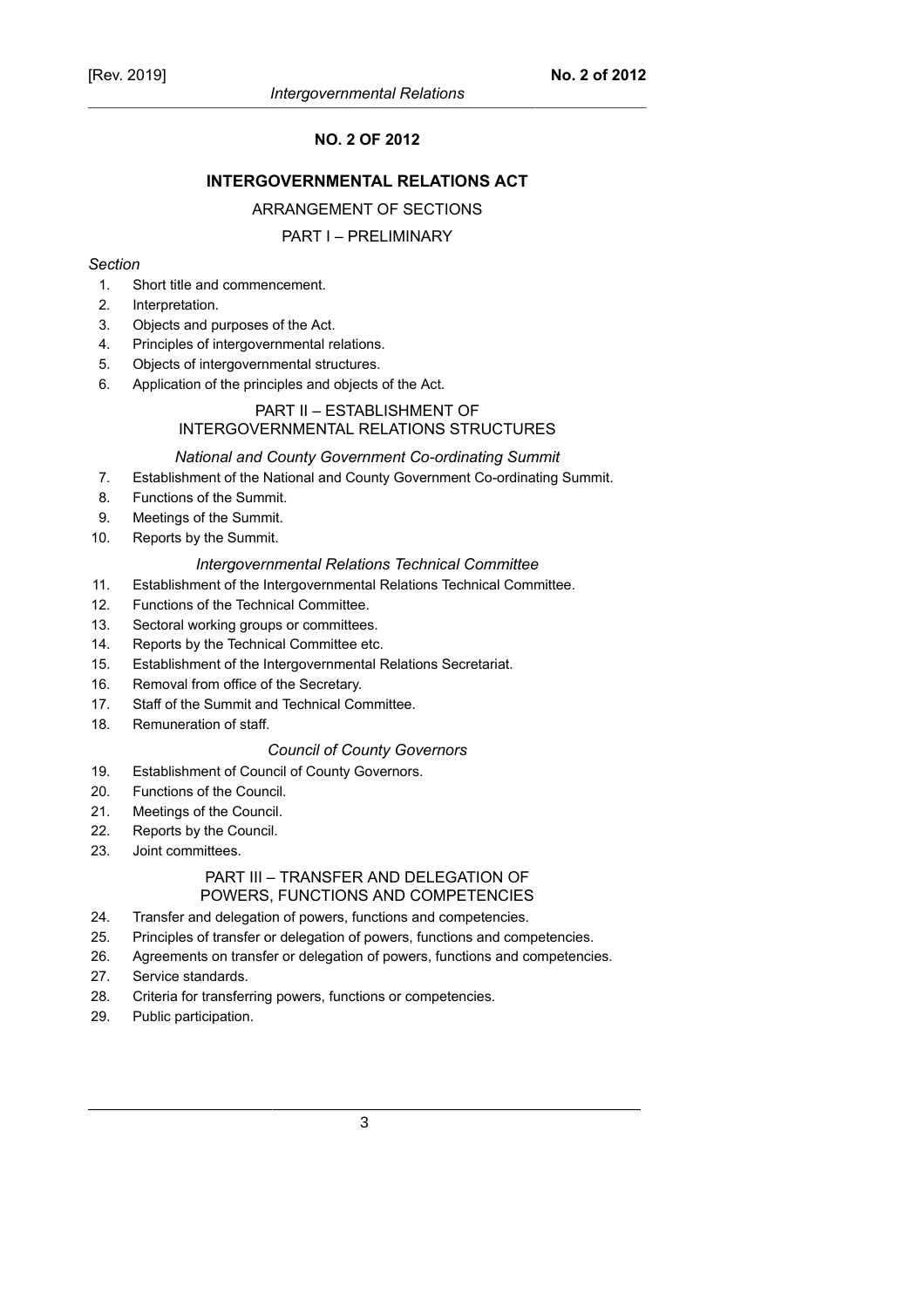# PART IV – DISPUTE RESOLUTION MECHANISMS

- 30. Application of this Part.
- 31. Measures for dispute resolution.
- 32. Dispute resolution mechanisms.
- 33. Formal declaration of a dispute.
- 34. Procedure after formal declaration of a dispute.
- 35. Judicial proceedings.
- 36. Offence.

#### PART V – MISCELLANEOUS PROVISIONS

- 37. Operational expenses.
- 38. Regulations.

SCHEDULE — PROVISIONS ON THE CONDUCT OF THE MEETINGS OF THE INTERGOVERNMENTAL **STRUCTURE**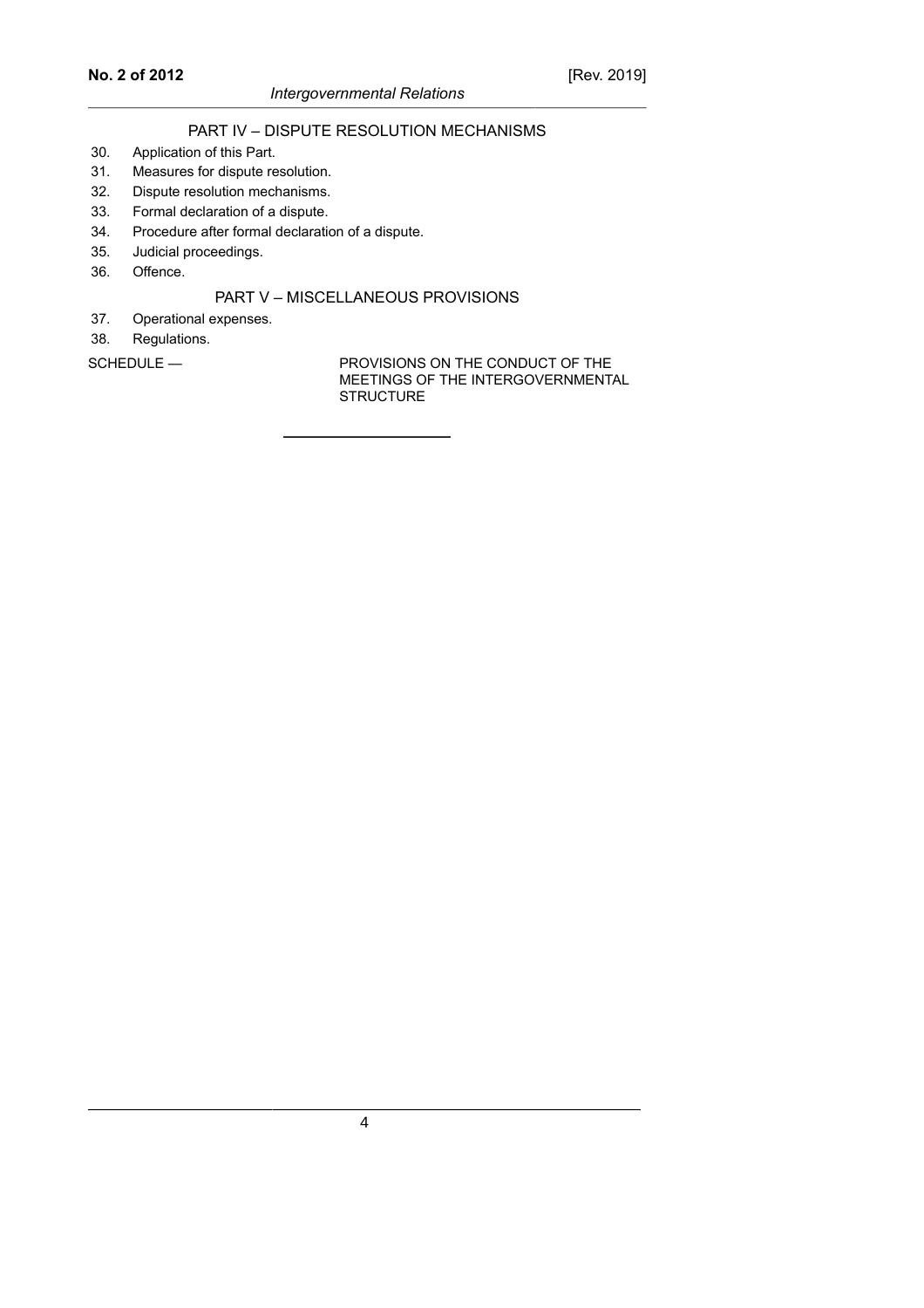*Intergovernmental Relations*

#### **NO. 2 OF 2012**

#### **INTERGOVERNMENTAL RELATIONS ACT**

[*Date of assent: 27th February, 2012*.]

[*Date of commencement: See Section 1*.]

**An Act of Parliament to establish a framework for consultation and cooperation between the national and county governments and amongst county governments; to establish mechanisms for the resolution of intergovernmental disputes pursuant to Articles 6 and 189 of the Constitution, and for connected purposes**

[Act No. 2 of 2012.]

#### PART I – PRELIMINARY

#### **1. Short title and commencement**

This Act may be cited as the Intergovernmental Relations Act, 2012 and shall come into operation upon the final announcement of the results of the first elections under the Constitution.

#### **2. Interpretation**

In this Act, unless the context otherwise requires—

**"Cabinet Secretary"** means the Cabinet Secretary for the time being responsible for matters relating to intergovernmental relations;

**"competencies"** means powers given to a public authority in respect of a specific activity, which is key to ensuring the provision of a public service and includes powers of planning, regulating, setting standards, constructing, financing, managing, monitoring and evaluating, sanctioning or intervening in any way to ensure that a function is discharged;

**"Council"** means the Council of County Governors established under section 19;

**"level of government"** means the national and county level of government;

**"Secretariat"** means the Intergovernmental Relations Secretariat established under section 15;

**"Summit"** means the National and County Government Co-ordinating Summit established under section 7;

**"Technical Committee"** means the Intergovernmental Relations Technical Committee established under section 11.

#### **3. Objects and purposes of the Act**

The objects and purposes of this Act are to—

- (a) provide a framework for consultation and co-operation between the national and county governments;
- (b) provide a framework for consultation and co-operation amongst county governments;
- (c) establish institutional structures and mechanisms for intergovernmental relations;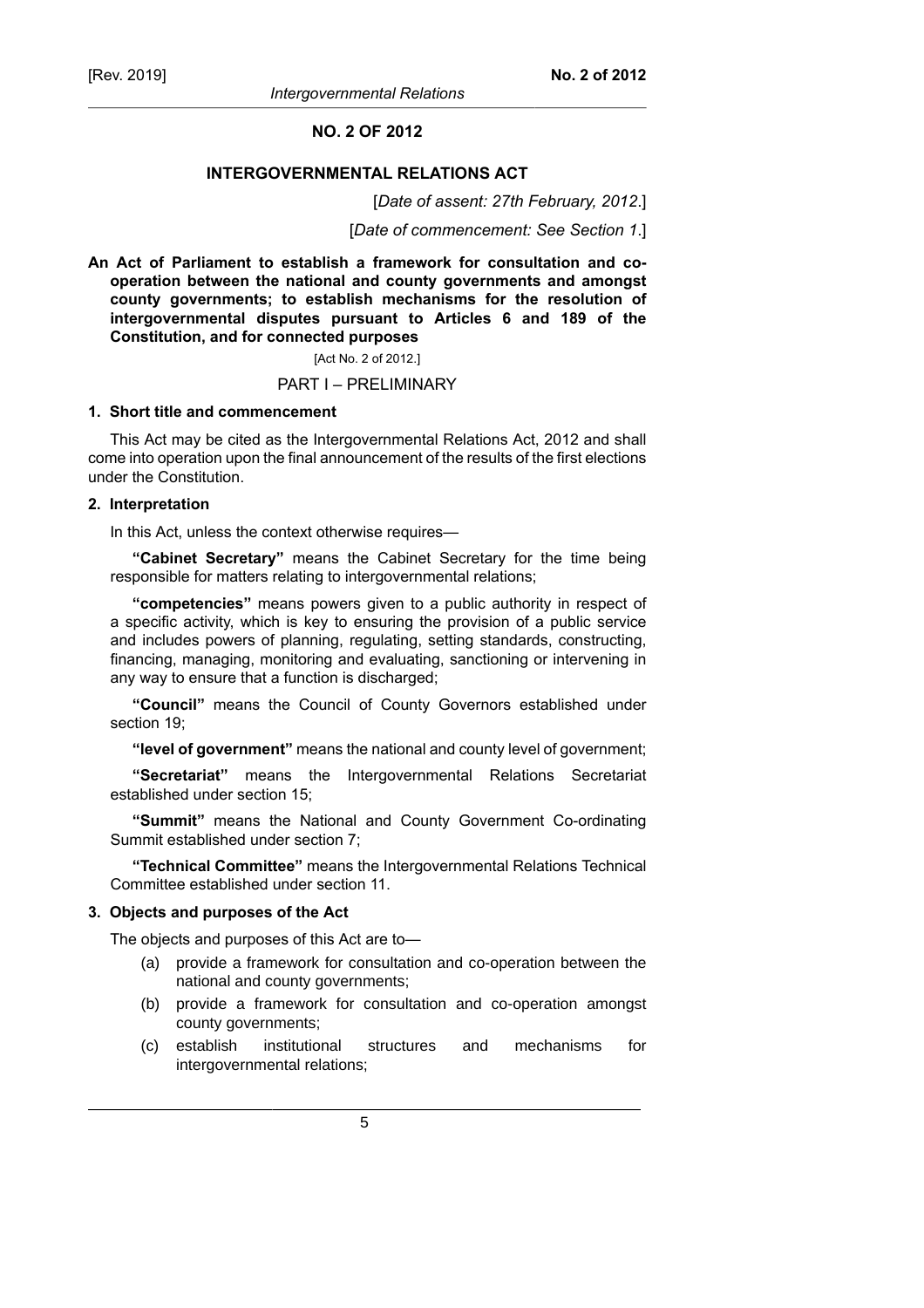- (d) provide a framework for the inclusive consideration of any matter that affects relations between the two levels of government and amongst county governments;
- (e) give effect to Articles 187 and 200 of the Constitution, in respect of the transfer of functions and powers by one level of government to another, including the transfer of legislative powers from the national government to the county governments; and
- (f) provide mechanisms for the resolution of intergovernmental disputes where they arise.

#### **4. Principles of intergovernmental relations**

The intergovernmental relations structures established under this Act shall be based on the following principles—

- (a) recognition of the sovereignty of the people as provided for under Article 1 of the Constitution;
- (b) inclusive and participatory governance;
- (c) respect for the functional and institutional integrity of the two levels of government;
- (d) promotion of national values and principles of governance provided under Article 10 of the Constitution;
- (e) respect for the constitutional status of the levels of government and the institutions of government established at either level of government;
- (f) promotion of equality and equity in service delivery;
- (g) objectivity and impartiality in decision making;
- (h) the requirement for consultation and co-operation as provided under Article 6(2) of the Constitution;
- (i) the need to minimize intergovernmental disputes while co-operating in exercising their functions;
- (j) promotion of accountability to the people in decision making and actions taken; and
- (k) institutionalized protection of marginalized groups.

### **5. Objects of intergovernmental structures**

The objects of intergovernmental structures established under this Act include—

- (a) facilitating the realization of the objects and principles of devolution provided for under Articles 174 and 175 of the Constitution;
- (b) facilitating co-operation and consultation between the national and the county governments and amongst county governments as provided under Articles 6 and 189 of the Constitution;
- (c) providing a forum for co-ordinating governments' policies, legislation and functions;
- (d) providing a forum for sharing and disclosing of necessary data and information;
- (e) providing for mechanisms for the transfer of power, functions and competencies to either level of government; and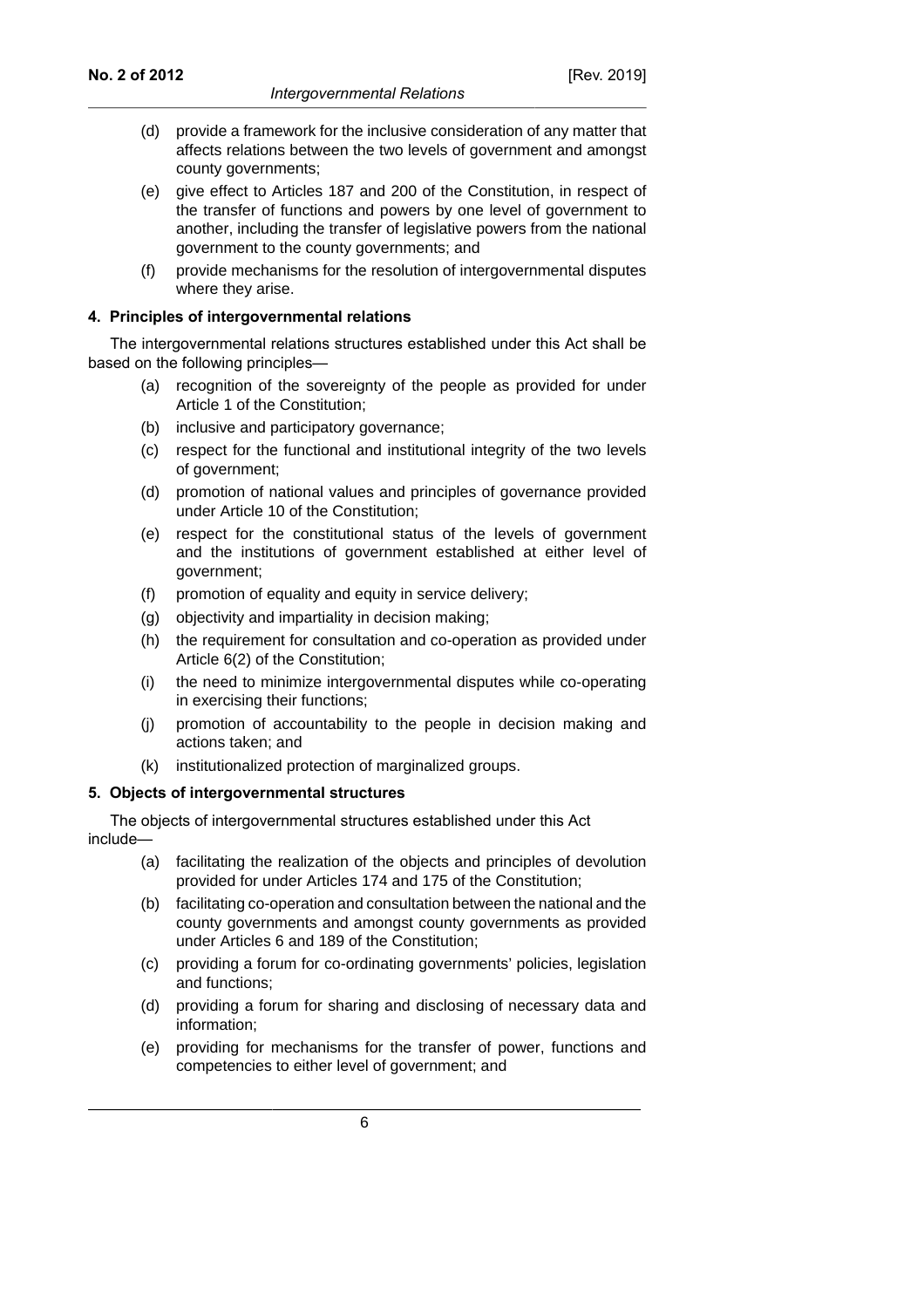(f) promoting accountability between the two levels of government or amongst the county governments.

### **6. Application of the principles and objects of the Act**

The principles and objects provided under sections 3, 4, and 5 shall apply to—

- (a) the national and county governments;
- (b) the intergovernmental relations structures established under this Act or any other written law; and
- (c) the dispute resolution mechanisms provided under this Act.

# PART II – ESTABLISHMENT OF INTERGOVERNMENTAL RELATIONS STRUCTURES

### *National and County Government Co-ordinating Summit*

### **7. Establishment of the National and County Government Co-ordinating Summit**

(1) There is established a National and County Government Co-ordinating Summit which shall be the apex body for intergovernmental relations.

(2) The Summit shall comprise—

- (a) the President or in the absence of the President, the Deputy President, who shall be the chairperson; and
- (b) the governors of the forty-seven counties.

(3) The chairperson of the Council elected under section 19 shall be the vicechairperson of the Summit.

### **8. Functions of the Summit**

The Summit shall, among other things, provide a forum for—

- (a) consultation and co-operation between the national and county governments;
- (b) promotion of national values and principles of governance;
- (c) promotion of national cohesion and unity;
- (d) consideration and promotion of matters of national interest;
- (e) consideration of reports from other intergovernmental forums and other bodies on matters affecting national interest;
- (f) evaluating the performance of national or county governments and recommending appropriate action;
- (g) receiving progress reports and providing advice as appropriate;
- (h) monitoring the implementation of national and county development plans and recommending appropriate action;
- (i) considering issues relating to intergovernmental relations referred to the Summit by a member of the public and recommending measures to be undertaken by the respective county government;
- (j) co-ordinating and harmonizing the development of county and national governments policies;
- (k) facilitating and co-ordinating the transfer of functions, power or competencies from and to either level of government; and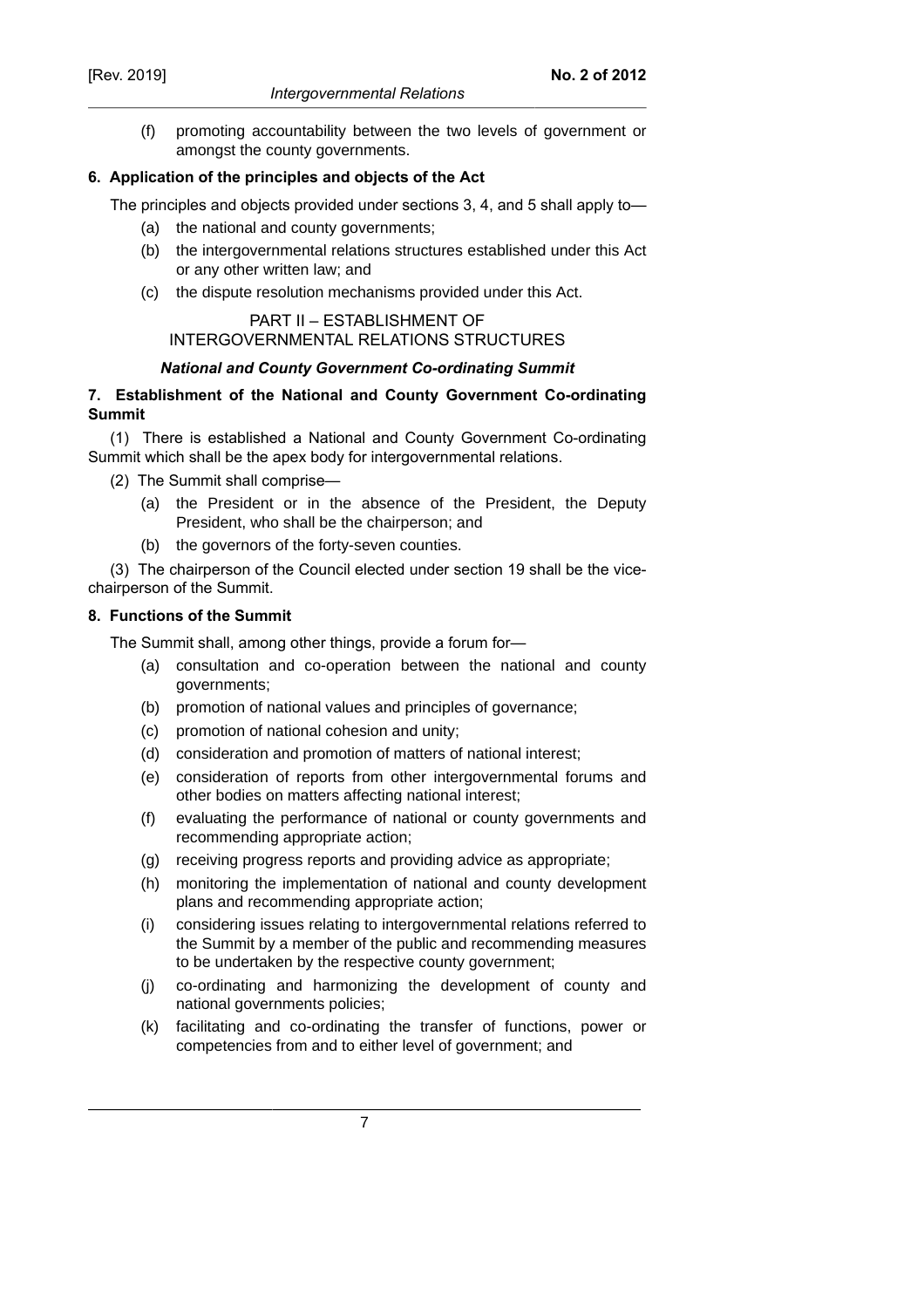#### *Intergovernmental Relations*

(l) performing any other function that may be conferred on it by this Act or any other legislation or that it may consider necessary or appropriate.

### **9. Meetings of the Summit**

The Summit shall—

- (a) meet at least twice a year; and
- (b) conduct its meetings in the manner provided under the Schedule to this Act.

### **10. Reports by the Summit**

(1) The Summit shall submit an annual report to the National Assembly, the Senate and the county assemblies, within three months after the end of every financial year.

(2) The procedure and details of the report under subsection (1), shall be provided by Regulations.

(3) The National Assembly, the Senate or the county assemblies shall, upon receiving the annual report under subsection (1), make such recommendations to the Summit as they may consider necessary.

(4) Despite subsection (1), the National Assembly, the Senate or the county assemblies may, at any time, request information from the Summit on any matter.

#### *Intergovernmental Relations Technical Committee*

### **11. Establishment of the Intergovernmental Relations Technical Committee**

- (1) There is established an Intergovernmental Relations Technical Committee.
- (2) The Technical Committee shall comprise—
	- (a) a chairperson competitively recruited and appointed by the Summit;
	- (b) not more than eight members who shall be competitively recruited and appointed by the Summit; and
	- (c) the Principal Secretary of the State department for the time being responsible for matters relating to devolution.

(3) The Technical Committee shall be appointed on such terms and conditions as the Summit may determine.

(4) A person shall be qualified for appointment as a chairperson of the Technical Committee if such person—

- (a) holds a masters degree from a university recognized in Kenya;
- (b) has a distinguished career in senior management position in either private or public sector;
- (c) holds at least fifteen years' post qualification professional experience; and
- (d) satisfies the requirements of Chapter Six of the Constitution.

(5) A person shall be qualified for appointment as a member of the Technical Committee if such person—

- (a) holds a degree from a university recognized in Kenya;
- (b) has a distinguished career in their respective field;
- (c) has at least ten years' post qualification professional experience; and
- (d) satisfies the requirements of Chapter Six of the Constitution.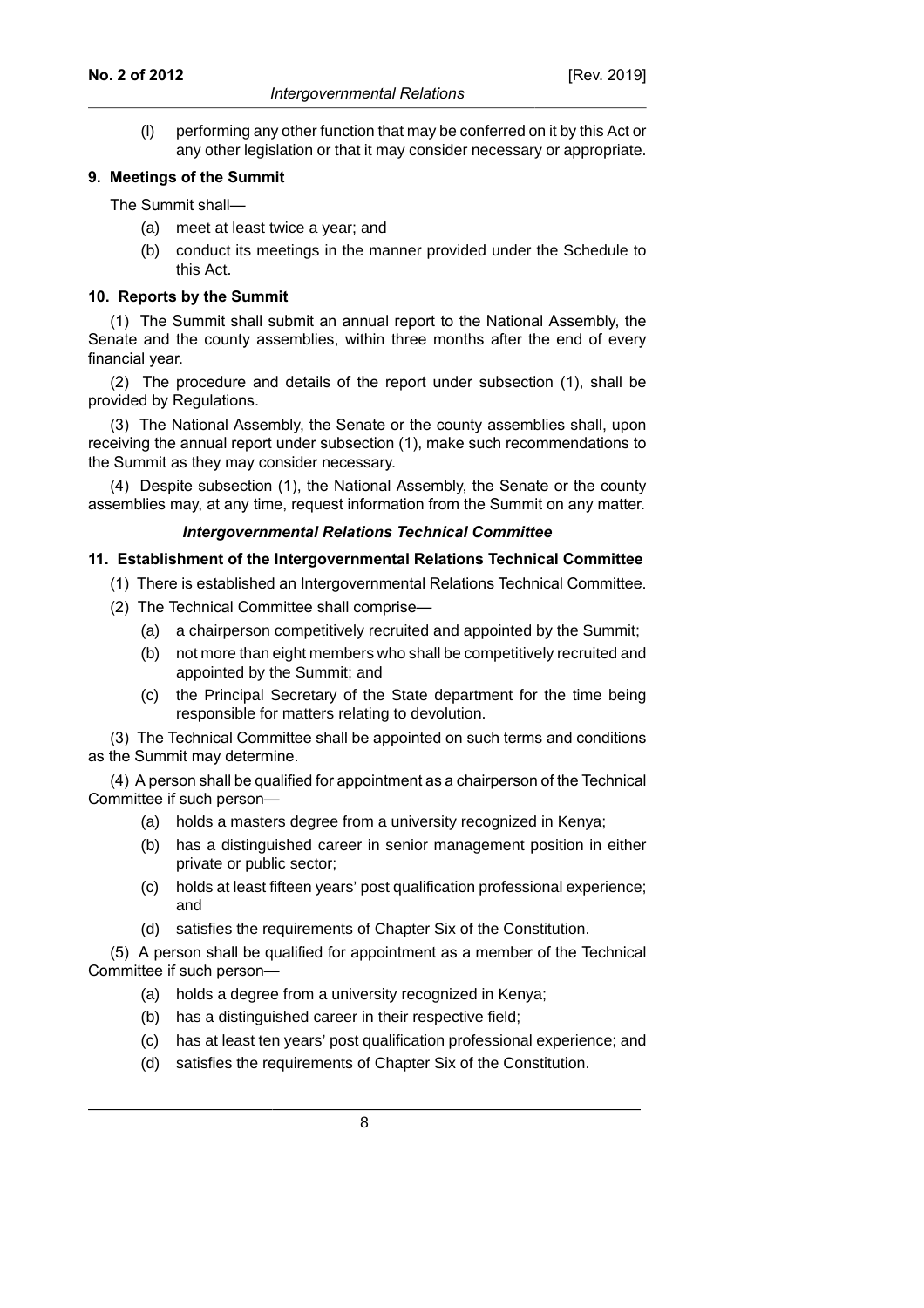(6) A person shall not be qualified for appointment as the chairperson or a member of the Technical Committee if the person—

- (a) is a member of Parliament or County Assembly;
- (b) is a member of a governing body of a political party;
- (c) is an elected or nominated member of a local authority;
- (d) is a member of a Commission established under the Constitution;
- (e) is an undischarged bankrupt;
- (f) has been removed from office for contravening the Constitution or any other law; or
- (g) has, in the conduct of his affairs, not met any statutory obligations.

#### **12. Functions of the Technical Committee**

The Technical Committee shall—

- (a) be responsible for the day to day administration of the Summit and of the Council and in particular—
	- (i) facilitate the activities of the Summit and of the Council; and
	- (ii) implement the decisions of the Summit and of the Council;
- (b) take over the residual functions of the transition entity established under the law relating to transition to devolved government after dissolution of such entity;
- (c) convene a meeting of the forty-seven County Secretaries within thirty days preceding every Summit meeting; and
- (d) perform any other function as may be conferred on it by the Summit, the Council, this Act or any other legislation.

#### **13. Sectoral working groups or committees**

(1) The Technical Committee may establish sectoral working groups or committees for the better carrying out of its functions.

(2) Nothing in this section may be construed as precluding a Cabinet Secretary from convening consultative fora on sectoral issues of common interest to the national and county governments.

### **14. Reports by the Technical Committee etc**

The Technical Committee shall—

- (a) submit quarterly reports to the Summit and to the Council; and
- (b) be accountable to the Summit and to the Council.

### **15. Establishment of the Intergovernmental Relations Secretariat**

(1) There shall be a Secretariat of the Technical Committee which shall be headed by a Secretary.

(2) The secretary shall be competitively recruited and appointed by the Technical Committee, with the approval of the Summit.

(3) A person is qualified to be appointed as the secretary if that person—

- (a) holds a degree from a university recognised in Kenya;
- (b) has at least five years relevant professional experience;
- (c) has demonstrable competence in administration of not less than five years; and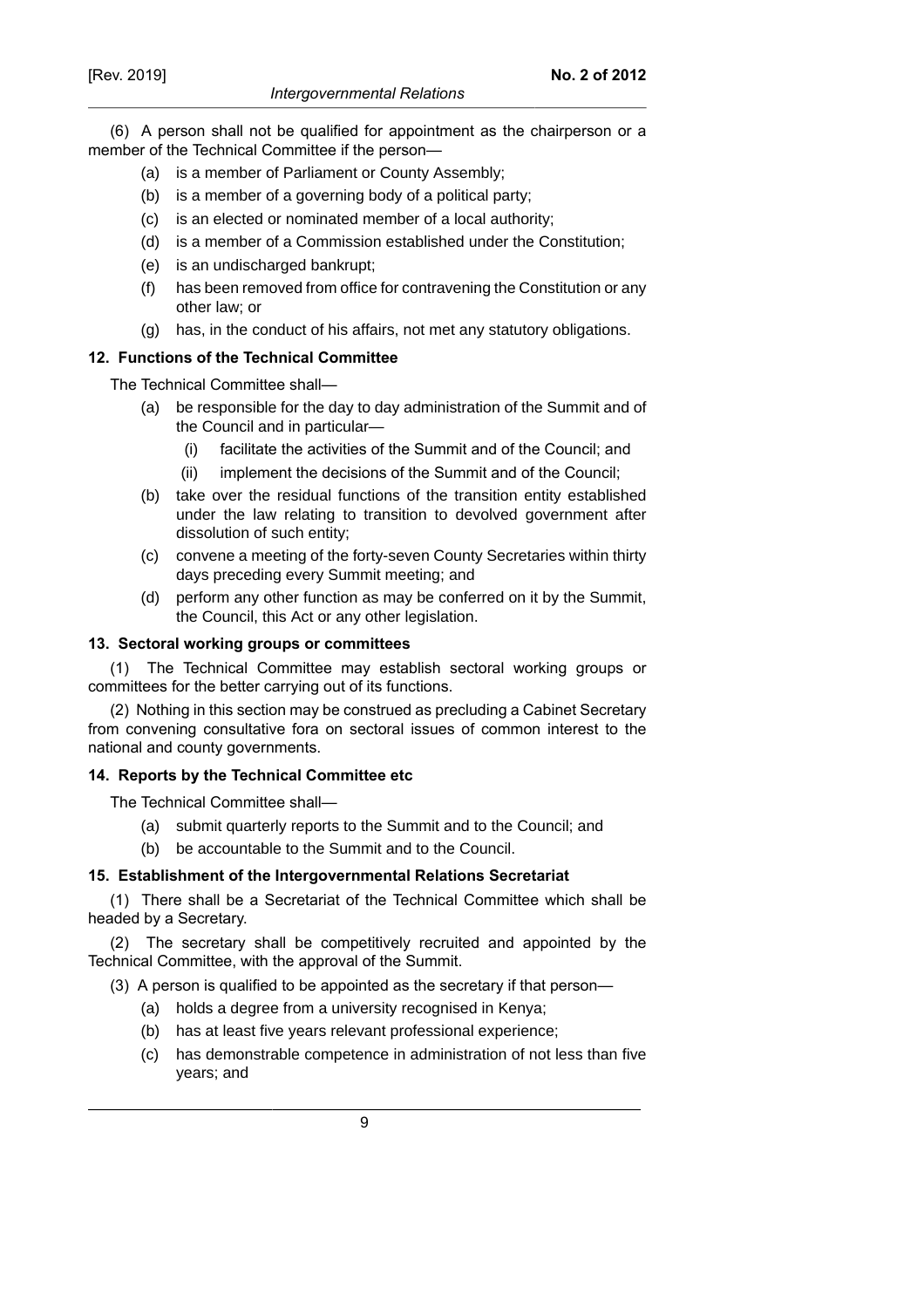- (d) satisfies the requirements of leadership and integrity provided under Chapter Six of the Constitution.
- (4) The secretary shall be—
	- (a) the chief executive and accounting officer of the Secretariat; and
	- (b) responsible to the Technical Committee for the day to day administration of the affairs of the Secretariat and implementation of the decisions arising from the intergovernmental relations structures established under this Act.

(5) Without prejudice to the generality of the provisions of subsection (4), the secretary shall be responsible for—

- (a) the implementation of decisions of the Summit, the Council and the Technical Committee;
- (b) the establishment and development of an efficient administration of the Secretariat;
- (c) the organization, control and management of staff of the Secretariat;
- (d) maintaining accurate records on financial matters and resource use;
- (e) ensuring the preparation and approval of the budget for the required funding of the operational expenses of the Summit, the Council and the Technical Committee; and
- (f) performing any other duties as may be assigned to him by the Summit, the Council and the Technical Committee.

(6) The Secretary shall be appointed for a single term of six years and shall not be eligible for reappointment.

#### **16. Removal from office of the Secretary**

The Secretary may be removed from office by the Technical Committee with the approval of the Summit in accordance with the terms and conditions of service, for—

- (a) inability to perform the functions of the office arising out of physical or mental incapacity;
- (b) gross misconduct or misbehaviour;
- (c) incompetence or negligence of duty; or
- (d) any other ground that would justify removal from office under the terms and conditions of service.

#### **17. Staff of the Summit and Technical Committee**

The Technical Committee may employ officers and staff as are necessary for the proper discharge of the functions of the Technical Committee, the Council and the Summit under this Act.

#### **18. Remuneration of staff**

The Secretary, officers and staff of the Secretariat shall be paid such salaries, benefits and allowances for expenses as may be determined by the Technical Committee, in consultation with the Salaries and Remuneration Commission.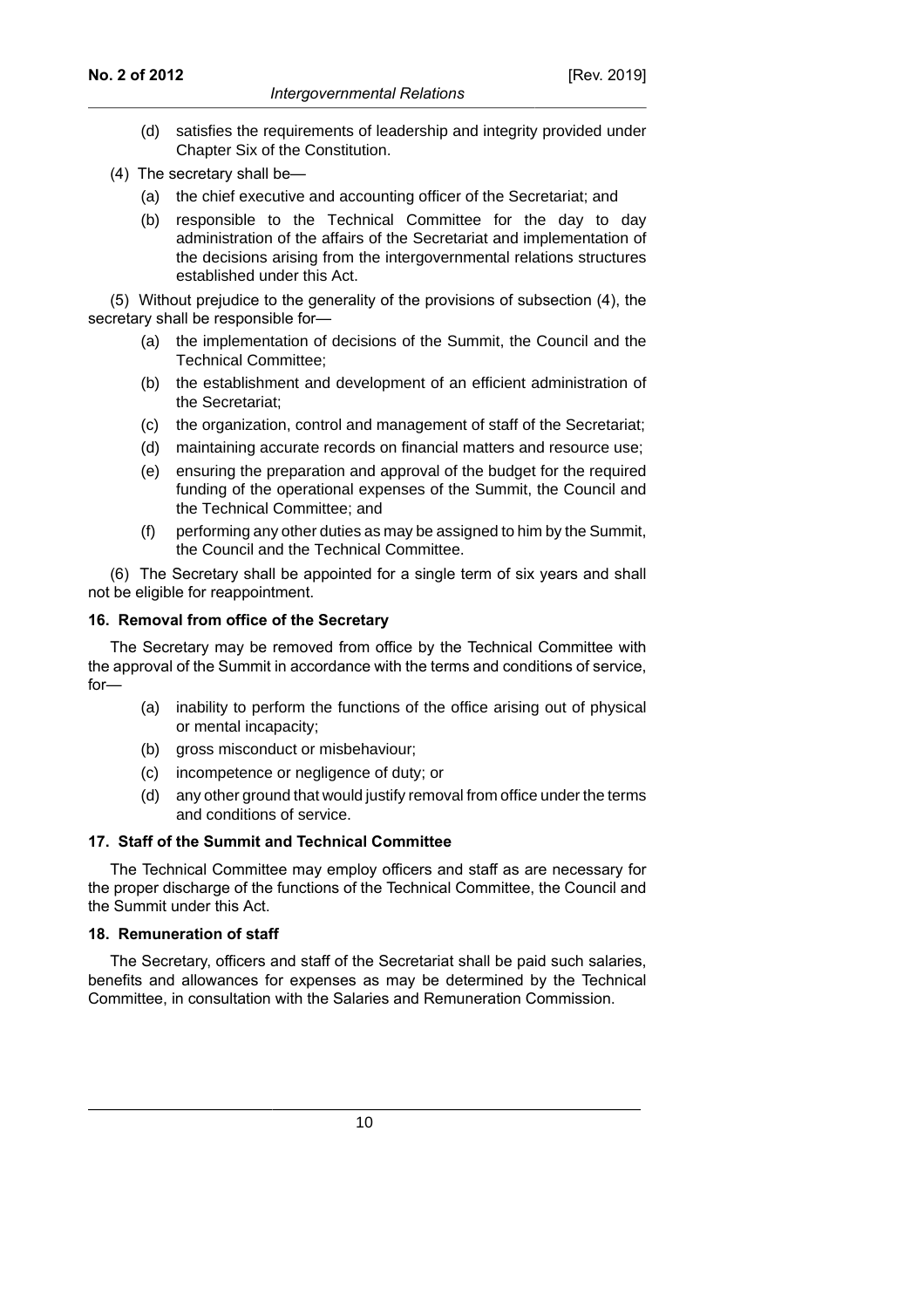#### *Council of County Governors*

#### **19. Establishment of Council of County Governors**

(1) There is established a Council of County Governors which shall consist of the governors of the forty-seven counties.

(2) The Council shall elect a chairperson and a vice-chairperson from amongst its members.

(3) The chairperson and vice-chairperson of the Council shall serve for a term of one year and shall be eligible for re-election for one further term of one year.

#### **20. Functions of the Council**

(1) The Council shall provide a forum for—

- (a) consultation amongst county governments;
- (b) sharing of information on the performance of the counties in the execution of their functions with the objective of learning and promotion of best practice and where necessary, initiating preventive or corrective action;
- (c) considering matters of common interest to county governments;
- (d) dispute resolution between counties within the framework provided under this Act;
- (e) facilitating capacity building for governors;
- (f) receiving reports and monitoring the implementation of inter-county agreements on inter-county projects;
- (g) consideration of matters referred to the Council by a member of the public;
- (h) consideration of reports from other intergovernmental forums on matters affecting national and county interests or relating to the performance of counties; and
- (i) performing any other function as may be conferred on it by this Act or any other legislation or that it may consider necessary or appropriate.

(2) The Council shall have powers to establish other intergovernmental forums including inter-city and municipality forums.

(3) The Council may establish sectoral working groups or committees for the better carrying out of its functions.

### **21. Meetings of the Council**

- (1) The Council shall meet at least twice a year.
- (2) The meetings of the Council shall be as provided in the Schedule.

### **22. Reports by the Council**

(1) The Council shall submit an annual report to the Summit, the Senate and the National Assembly.

(2) The report under subsection (1) shall be transmitted to the county assemblies within three months after the end of every financial year.

#### **23. Joint committees**

The national or a county government may establish a joint committee with a specific mandate where such a committee is necessary for the achievement of—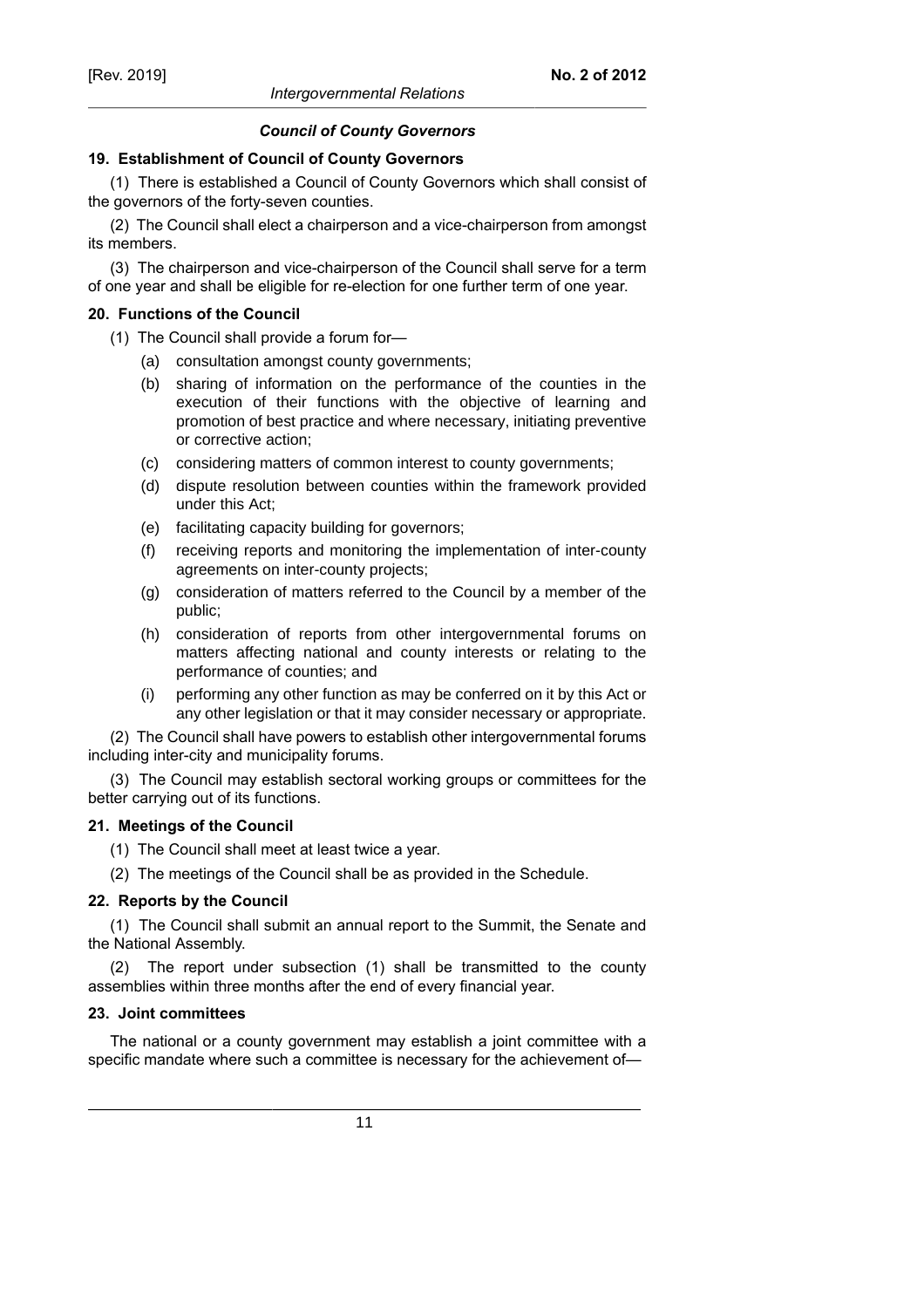- (a) the objects and principles of devolution provided in Articles 174 and 175 of the Constitution; and
- (b) the objects and purposes of this Act.

# PART III – TRANSFER AND DELEGATION OF POWERS, FUNCTIONS AND COMPETENCIES

### **24. Transfer and delegation of powers, functions and competencies**

Subject to Article 186 and Article 187 of the Constitution, either level of government may—

- (a) transfer its powers, functions or competencies to the other level of government; or
- (b) delegate the exercise or performance of its powers, functions or competencies to—
	- (i) joint committees, authorities or entities;
	- (ii) other decentralized units; or
	- (iii) urban areas and cities.

# **25. Principles of transfer or delegation of powers, functions and competencies**

A government transferring or delegating a power, function or competency under this Part shall—

- (a) ensure the assignment is to the level of government best placed to exercise or perform the power, function or competency in accordance with Article 187 of the Constitution;
- (b) ensure that adequate resources are provided to carry out the power, function, or competency;
- (c) ensure that the transfer is in accordance with the procedures set out under this Act or prescribed by regulations made under this Act; and
- (d) ensure a transfer or delegation under this section does not transfer constitutional responsibility assigned to that level of government.

### **26. Agreements on transfer or delegation of powers, functions or competencies**

(1) A transfer or delegation of powers, functions or competencies under this Part shall be by a written agreement.

(2) The agreement for the transfer or delegation under subsection (1) shall include—

- (a) the function, power or competency transferred or delegated;
- (b) the specific legal provisions supporting the transfer or delegation;
- (c) the reasons for the transfer or delegation;
- (d) the performance standards and frameworks in respect of the transfer or delegation;
- (e) the resourcing framework for delivery of the powers, function or competency transferred or delegated;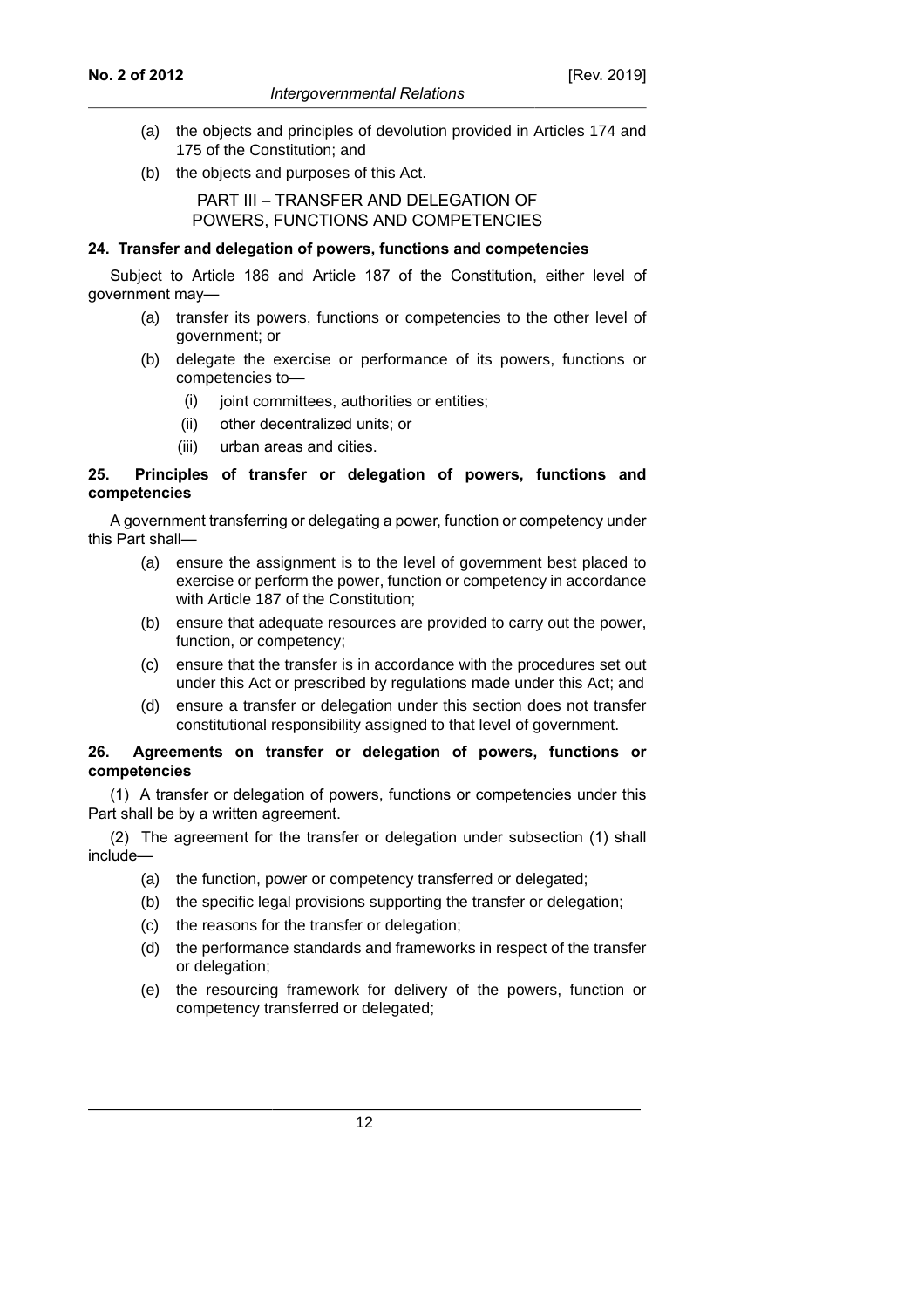- (f) the capacity of the receiving entity to exercise or perform the powers, function, or competency transferred or delegated;
- (g) the capacity building framework for enhancing any deficits identified in the entity to which the transfer or delegation has been effected;
- (h) the method of resolving any dispute that may arise under the agreement; and
- (i) the terms and conditions for the exercise or performance of the power, function or competency including the time frame.
- (3) The agreement shall be—
	- (a) signed by an authorized person or officer; and
	- (b) published in the Kenya Gazette and the county Gazette in respect of the county to which it relates, at least fourteen days before the effective date of the transfer or delegation.

(4) The National Assembly shall be notified of the decision to transfer a national government power, function or competency.

(5) A county assembly shall be notified of the decision to transfer a county government power, function or competency.

### **27. Service standards**

(1) For each power, function or competency, there shall be minimum service standards or norms of performance provided under relevant laws.

(2) Any transfer or delegation of powers, functions or competencies shall be accompanied by adequate resources to ensure minimum service standards are achieved.

#### **28. Criteria for transferring powers, functions or competencies**

The criteria for the transfer or delegation of powers, functions or competencies shall include—

- (a) the capacity of the entity to which the power function or competency is being transferred or delegated;
- (b) the extent to which the transfer or delegation would allow for accountability;
- (c) the extent to which the power, function or competency would best be performed by a single authority across a county, city, municipality or the Republic;
- (d) the existence of the level of technical and managerial expertise required to perform a transferred or delegated function or competency; or
- (e) whether the provision of the service requires substantial inter-county or large-scale infrastructure.

### **29. Public participation**

The framework for public participation in the transfer or delegation of powers, functions or competencies by either level of government under this Part shall be provided by Regulations.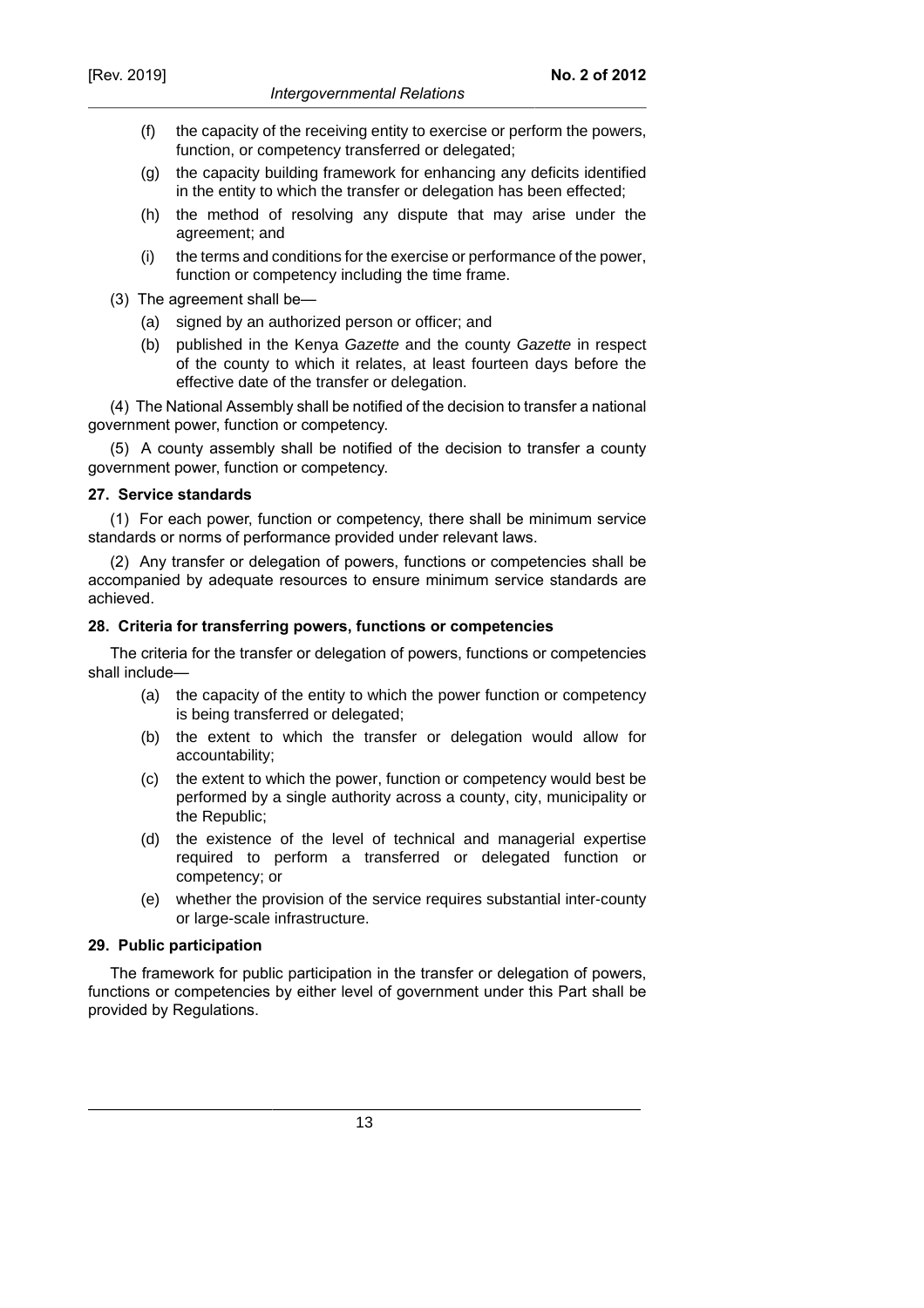### PART IV – DISPUTE RESOLUTION MECHANISMS

#### **30. Application of this Part**

(1) In this Part, unless the context otherwise requires, "dispute" means an intergovernmental dispute.

(2) This Part shall apply to the resolution of disputes arising—

- (a) between the national government and a county government; or
- (b) amongst county governments.

#### **31. Measures for dispute resolution**

The national and county governments shall take all reasonable measures to—

- (a) resolve disputes amicably; and
- (b) apply and exhaust the mechanisms for alternative dispute resolution provided under this Act or any other legislation before resorting to judicial proceedings as contemplated by Article 189(3) and (4) of the Constitution.

#### **32. Dispute resolution mechanisms**

(1) Any agreement between the national government and a county government or amongst county governments shall—

- (a) include a dispute resolution mechanism that is appropriate to the nature of the agreement; and
- (b) provide for an alternative dispute resolution mechanism with judicial proceedings as the last resort.

(2) Where an agreement does not provide for a dispute resolution mechanism or provides for one that does not accord with subsection (1), any dispute arising shall be dealt with within the framework provided under this Part.

#### **33. Formal declaration of a dispute**

(1) Before formally declaring the existence of a dispute, parties to a dispute shall, in good faith, make every reasonable effort and take all necessary steps to amicably resolve the matter by initiating direct negotiations with each other or through an intermediary.

(2) Where the negotiations under subsection (1) fail, a party to the dispute may formally declare a dispute by referring the matter to the Summit, the Council or any other intergovernmental structure established under this Act, as may be appropriate.

#### **34. Procedure after formal declaration of a dispute**

(1) Within twenty-one days of the formal declaration of a dispute, the Summit, the Council or any other intergovernmental structure established under this Act shall convene a meeting inviting the parties or their designated representatives—

- (a) to determine the nature of the dispute, including—
	- (i) the precise issues in dispute; and
	- (ii) any material issues which are not in dispute; and
- (b) to—
	- (i) identify the mechanisms or procedures, other than judicial proceedings, that are available to the parties to assist in settling the dispute, including a mechanism or procedure provided for in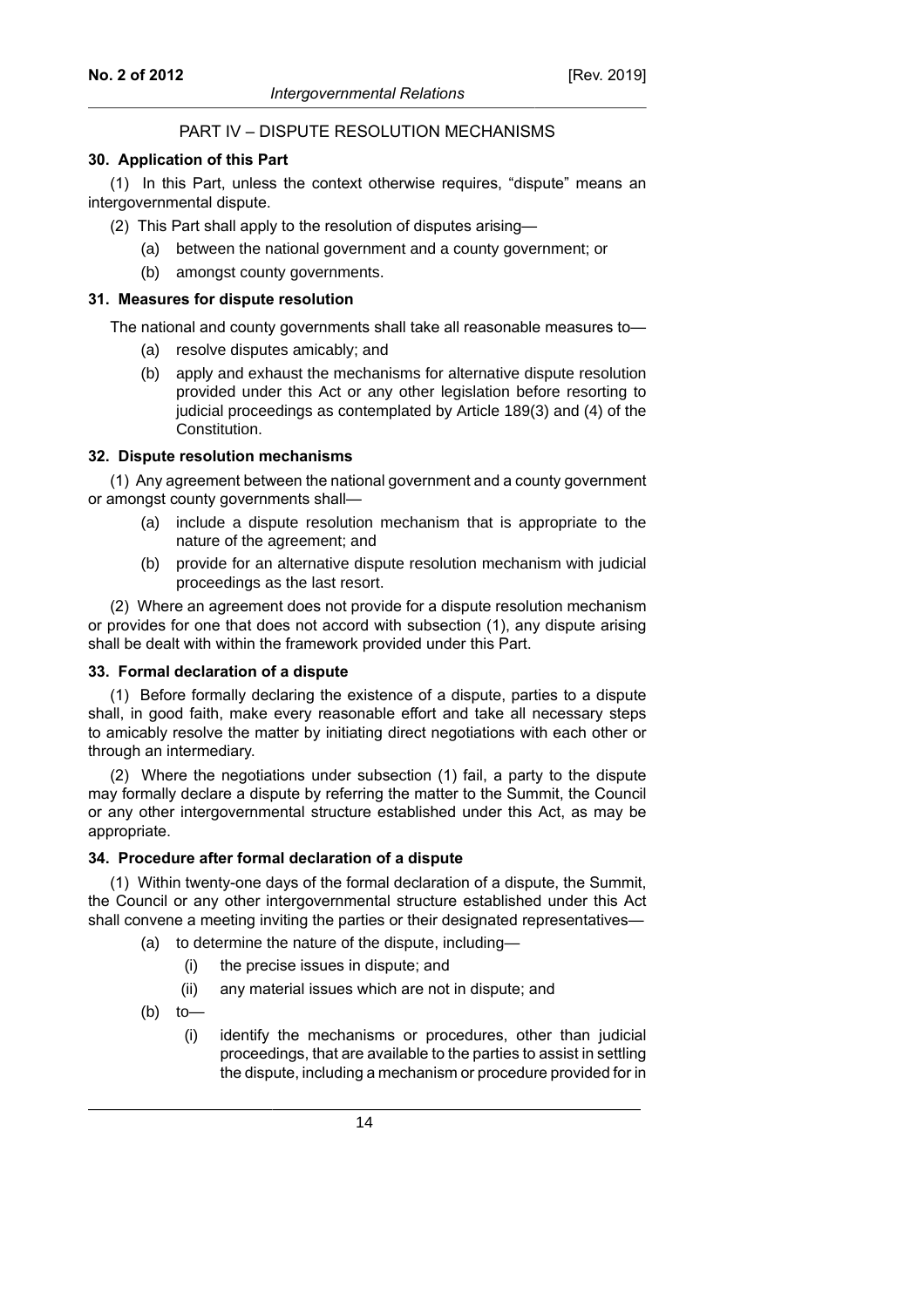this Act, other legislation or in an agreement, if any, between the parties; or

(ii) subject to Article 189 of the Constitution, agree on an appropriate mechanism or procedure for resolving the dispute, including mediation or arbitration, as contemplated by Articles 159 and 189 of the Constitution.

(2) Where a mechanism or procedure is specifically provided for in legislation or in an agreement between the parties, the parties shall make every reasonable effort to resolve the dispute in terms of that mechanism or procedure.

(3) Where a dispute referred to the Council or any other intergovernmental structure established under this Act, fails to be resolved in accordance with section 33(2), the Summit shall convene a meeting between the parties in an effort to resolve the dispute and may recommend an appropriate course of action for the resolution of the dispute.

#### **35. Judicial proceedings**

Where all efforts of resolving a dispute under this Act fail, a party to the dispute may submit the matter for arbitration or institute judicial proceedings.

### **36. Offence**

(1) A person commits an offence under this Act if, in relation to section 34, the person—

- (a) fails, without justifiable cause, to attend a meeting for settling a dispute when required to;
- (b) refuses to produce any article or document when lawfully required to do so;
- (c) knowingly gives false evidence or information; or
- (d) interrupts any proceedings of the meeting.

(2) A person who commits an offence under subsection (1) is liable, upon conviction, to a fine not exceeding two hundred thousand shillings or to imprisonment not exceeding six months, or to both.

### PART V – MISCELLANEOUS PROVISIONS

#### **37. Operational expenses**

The operational expenses in respect of the structures and institutions established in this Act shall be provided for in the annual estimates of the revenue and expenditure of the national government to cater for—

- (a) the Summit;
- (b) the Council of County Governors;
- (c) the Technical Committee, Secretariat and the sectoral working group established by the Technical Committee; and
- (d) the sectoral working groups established by the Council.

### **38. Regulations**

(1) The Cabinet Secretary may, in consultation with the Summit, make regulations for the better carrying out of the provisions of this Act.

(2) Without prejudice to the generality of subsection (1), the regulations may provide the procedures for—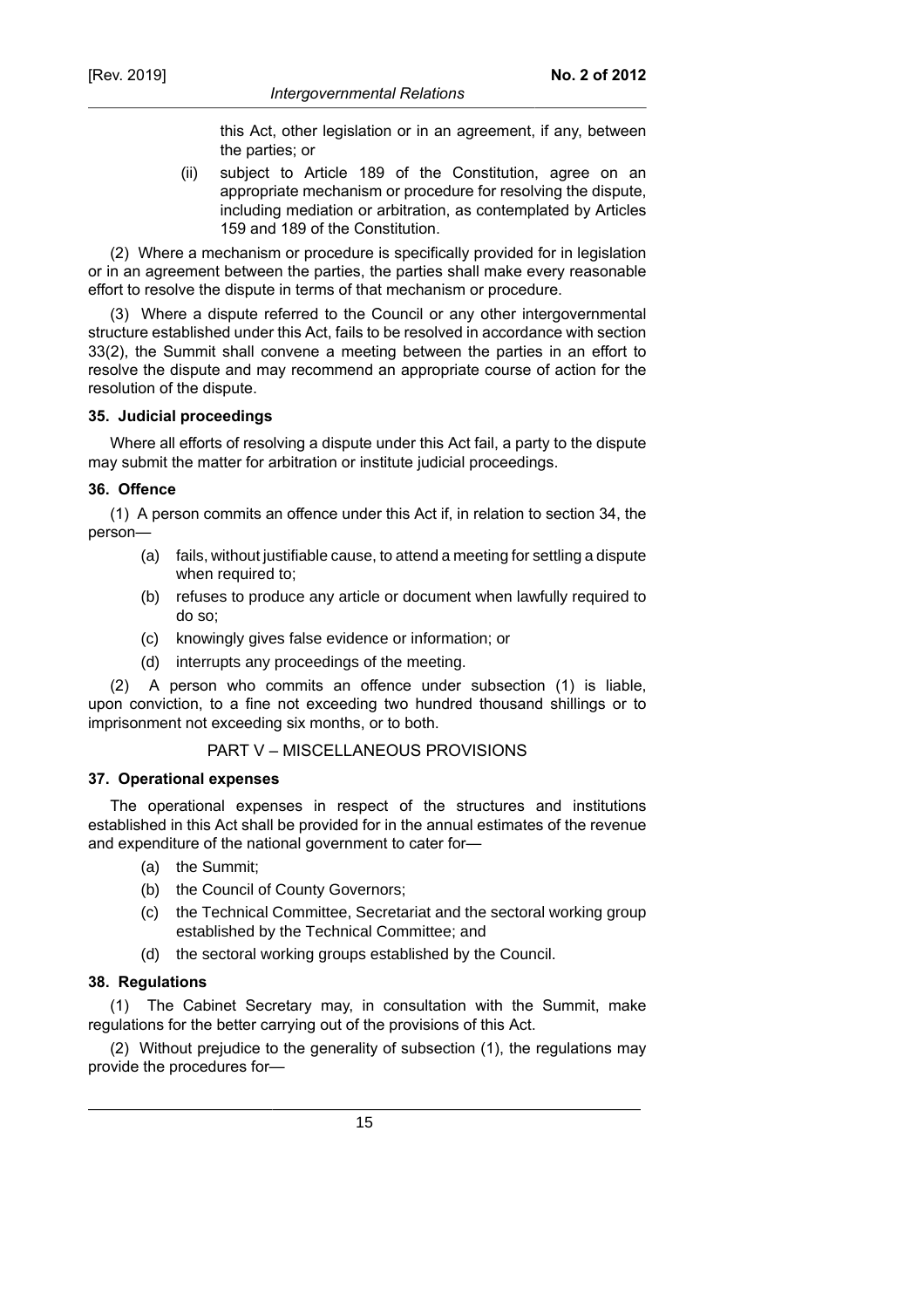#### *Intergovernmental Relations*

[Rev. 2019]

- (b) public participation under this Act;
- (c) dispute resolution mechanisms under this Act;
- (d) appointing the members of the Technical Committee under section 11; and
- (e) constituting intergovernmental forums.

(3) The Cabinet Secretary shall cause a draft of the regulations under subsection (1) to be laid before the Senate for approval before publication in the Kenya *Gazette*.

# **SCHEDULE**

[Sections 9 and 21.]

### PROVISIONS ON THE CONDUCT OF THE MEETINGS OF THE INTERGOVERNMENTAL STRUCTURES

### **1. Interpretation**

In this Schedule, unless the context otherwise requires—

**"body"** means an intergovernmental structure established under this Act;

**"meeting"** means a meeting of any of the intergovernmental structures established under this Act.

### **2. Convening of meetings**

(1) The chairperson and vice-chairperson of a body shall, in consultation with the Secretariat—

- (a) determine the agenda of the meetings of the body including the date, time and venue of the meeting; and
- (b) convene and chair its meetings.

(2) In the absence of the chairperson at a meeting of a body the meeting shall be chaired by the vice-chairperson.

(3) In the absence of both the chairperson and the vice-chairperson at a meeting of a body, the members present shall elect a member to chair the meeting.

### **3. Special meetings**

The chairperson shall, on the written requisition of one-third of the members of a body, convene a special meeting of the body.

### **4. Notice of meetings**

(1) Except in the case of a special meeting, at least fourteen days written notice of a meeting of a body shall be issued to each member of the body.

(2) In the case of a special meeting, the chairperson shall convene a meeting within seven days of receipt of the requisition for the special meeting.

### **5. Quorum**

The quorum for the conduct of the business of a meeting of a body shall be a majority of the total membership.